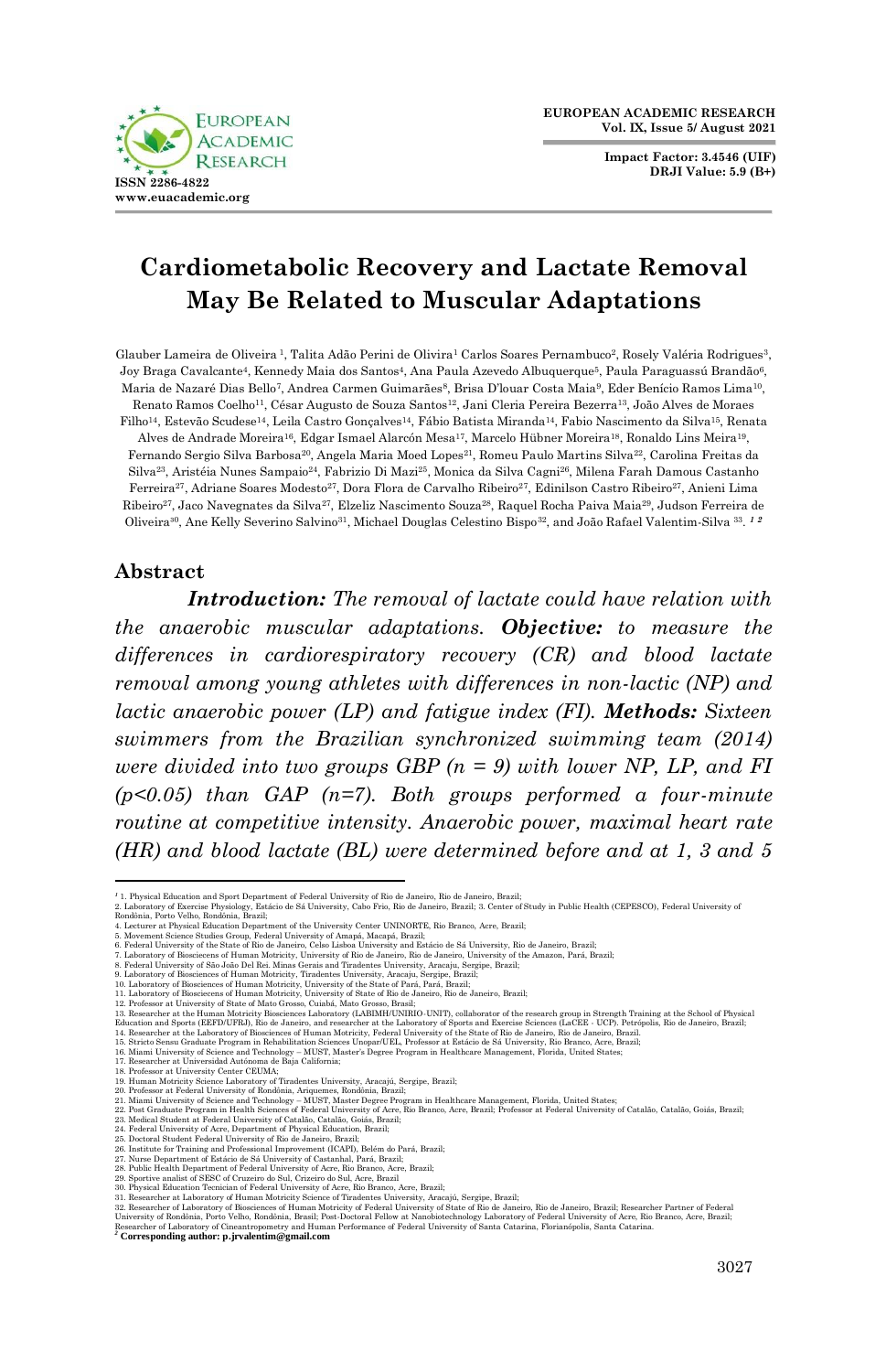*minutes after the routine. Student's t-test, and two-way ANOVA followed by Bonferroni was used both with a significance of 5%. Results: The FI of the GBP was lower than that of the GAP (P <0.05). The NP of the GBP was higher than that of the GAP (P <0.05). The maximum HR of the GBP was equal to that of the GAP (P> 0.05). The GBP had better HR recovery than did the GAP (P <0.05). BL had its lowest levels after 1 and 5 minutes of recovery in the GBP when compared to the GAP (P <0.05). Conclusions: The GBP FI was lower than that of the GAP, while NP was higher, and CR was better in the GBP, indicating a relationship between a lower FI and higher NP and LP with CR and suggesting that muscular adaptations have an important influence on CR and BL removal.*

**Keywords:** Post-exercise Blood Lactate Removal. Heart Rate Recovery. Non-lactic Anaerobic Power. Lactic Anaerobic Power.

# **INTRODUCTION**

The literature is consistent in affirming that various psychological, biological and performance variables are indicators of fatigue. Investigations have revealed that creatine kinase, lactate dehydrogenase, blood lactate, oxygen consumption and heart rate are associated with exercise intensity and fatigue. Furthermore, the time required to return to pre-exercise levels is considered an indicator of the recovery capacity that is linked to an athlete's physical fitness (Elias et al., 2013; Rider et al., 2014).

Heart rate variability (HRV) analysis is an established method used to quantify the extent of autonomic recovery from exercise (Michael et al., 2017). After completing a given exercise, a rapid decrease in parasympathetic cardiac activity to resting levels suggests a relative and physiological systemic recovery imposed by the workload (Cinaz et al., 2013) and the amount of time required for parasympathetic reactivation after exercise may be significantly influenced by several factors, including exercise intensity (Cunha et al., 2015) and cardiorespiratory fitness (Da Silva et al., 2014). Although many of the factors inherent to HRV have been frequently studied, studies specifically concerning the non-lactic and lactic anaerobic capacities and fatigue index have not yet been conducted.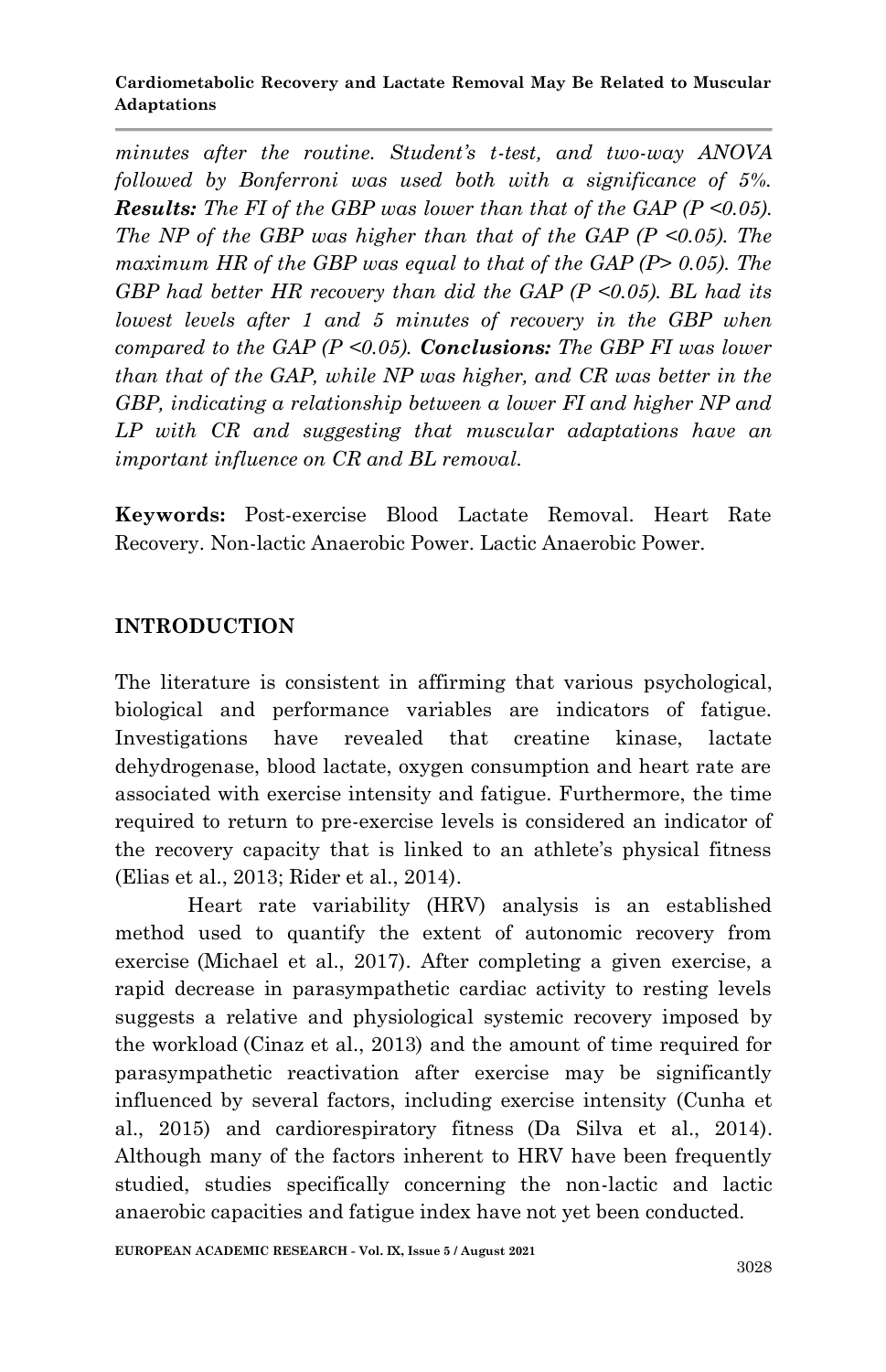Another important marker of metabolic activation provided by intense exercise is lactate (Hebisz et al., 2018). Many authors have shown that when the rate of ATP production by oxidative sources becomes insufficient, high rates of glycolytic or glycogenolytic ATP production are required, culminating in the production of pyruvate, a metabolite that can be reduced to lactate or oxidized to  $CO<sub>2</sub>$  or  $H<sub>2</sub>O$  (Calì et al., 2019; Ferguson et al., 2018).

Thus, by increasing the intensity of exercise and muscle load, several tissues begin to produce more lactate and export it to the circulation. Simultaneously, the less active skeletal muscles, the heart, the liver, the renal cortex and the brain remove lactate from circulation, suggesting that this metabolite acts as an intermediary for transporting carbohydrates from cells and tissues with relatively low oxidative capacity to cells and tissues with high oxidative capacity (Bergersen, 2015; Weber et al., 2016). Therefore, it is well postulated that blood lactate concentration is the result of production and removal of this metabolite (Ferguson et al., 2018).

Lactate has been a focus of research on skeletal muscle metabolism and a central theme of the controversy over the relationships between lactate production, acidosis and fatigue, because it is probably a residual product; lactate is increasingly regarded as a source of fuel, continuously produced and metabolized in the organism in order to maintain energy homeostasis at adequate levels in an attempt to maintain cellular activity (van Hall et al., 2009).

A fact that somewhat contradicts what has been described in the literature up to the present moment is that high-intensity exercise can produce greater expression and translocation of MCT-4 (monocarboxylate transporter-four) (Luo et al., 2017). This adaptation may have implications for the export and import of lactate, because the MCTs is responsible for this transport; furthermore, highintensity exercise, in addition to promoting adaptation related to lactic and non-lactic anaerobic resistance, is the stimulus for MCT-4 translocation and expression in muscles (Ideno et al., 2017).

These statements support the notion that muscular fitness levels may be related to reduced blood lactate levels, while cardiorespiratory fitness is seen as being analogous to the velocity of decrease in heart rate, which is the hypothesis postulated in the present investigation. Thus, the objective of the present study is based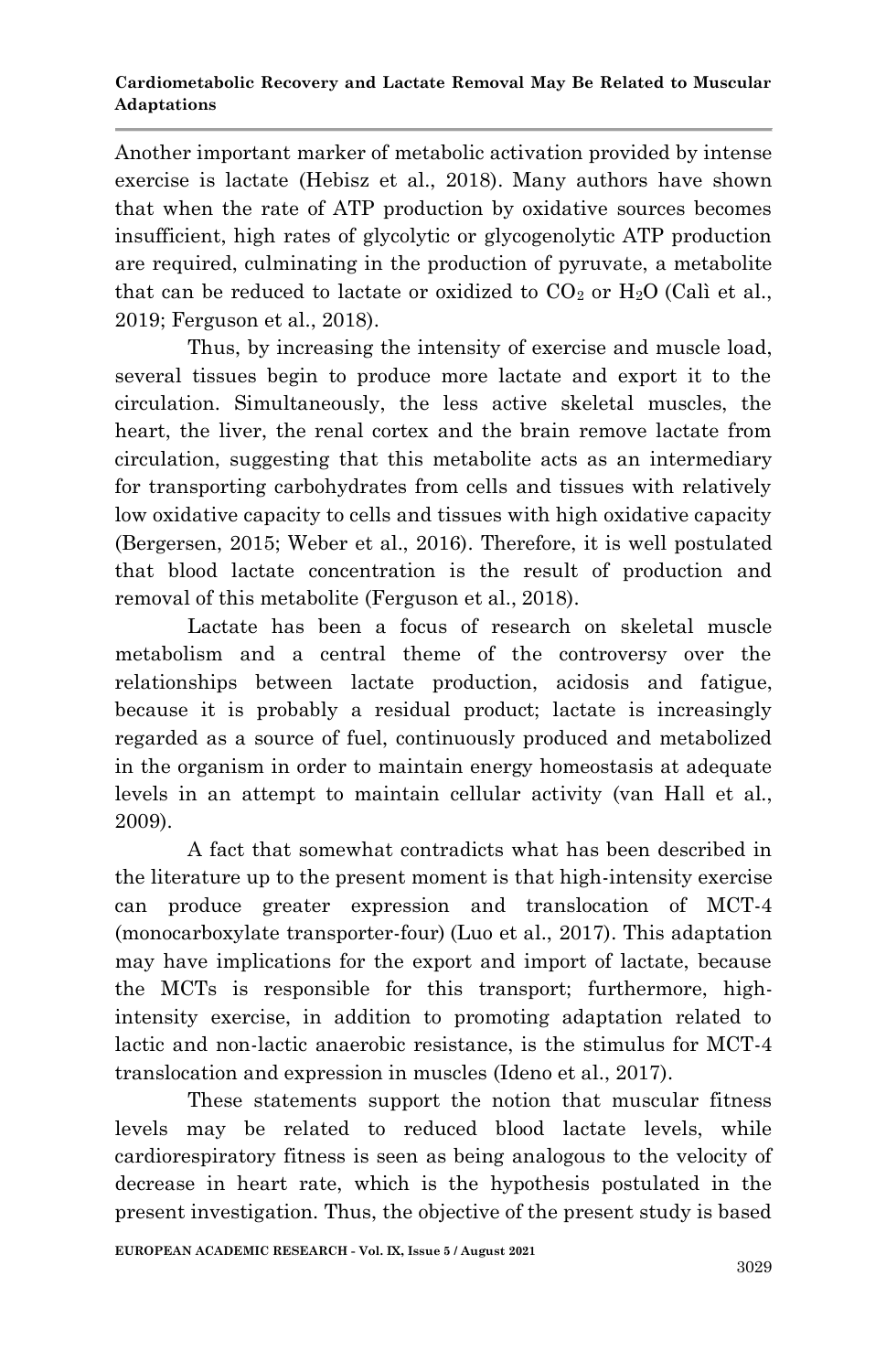on the possibility that athletes with various levels of non-lactic and lactic power and fatigue indexes present various behaviors in terms of lactate removal and heart rate recovery curves.

## **MATERIALS AND METHODS**

# **Volunteer Group**

All 16 swimmers  $(17 \pm 1.4$  years old) from the Brazilian synchronized swimming team (2014) participated in the study at the beginning of the training season (January). The athletes were divided into two groups – GAP ( $n= 9$ ) and GBP ( $n= 7$ ) – based on their non-lactic and lactic anaerobic capacity. The athletes were instructed not to train the day before the test, to have their last meal up to three hours ahead of time, to avoid caffeine intake, to avoid medication, and to sleep at least 6 hours the night before. A brief history was taken to identify any possible exclusion factors. The volunteer characteristics are summarized in the Table 1. The volunteer group was compared about their basic characteristics by paired student t test with 5% of significance and non-differences were observed in the variables which allow to consider the group equal in regards the baseline data.

| Variables       | $GAP(n=9)$       | $GBP(n=7)$      |
|-----------------|------------------|-----------------|
| Age(y)          | $18.8 \pm 1.4$   | $15.8 \pm 1.6$  |
| Height (cm)     | $166.31 \pm 4.3$ | $162.0 \pm 3.1$ |
| Body Mass       | $55.16 \pm 4.2$  | $55.28 \pm 5.2$ |
| Body Mass Index | $20.01 \pm 3.3$  | $21.06 \pm 3.7$ |
| Training Time   | $9.5 \pm 1.6$    | $7.9 \pm 1.7$   |

**Table 1:** Physical data and training experience of the volunteers.

**Note:** Values are expressed as the mean ± SD.

## **Procedures**

## **Exercise Protocol**

The exercises were composed of a competitive routine at maximal intensity (see Fig 2A) with a duration of 4 minutes. Both exercise routine followed the same exercise choreography. Prior to the tests, heart rates and lactate levels were measured. Then, the routine was performed with heart rate monitoring in order to determine maximum heart rate. Finally, after 1, 3 and 5 minutes of recovery, heart rate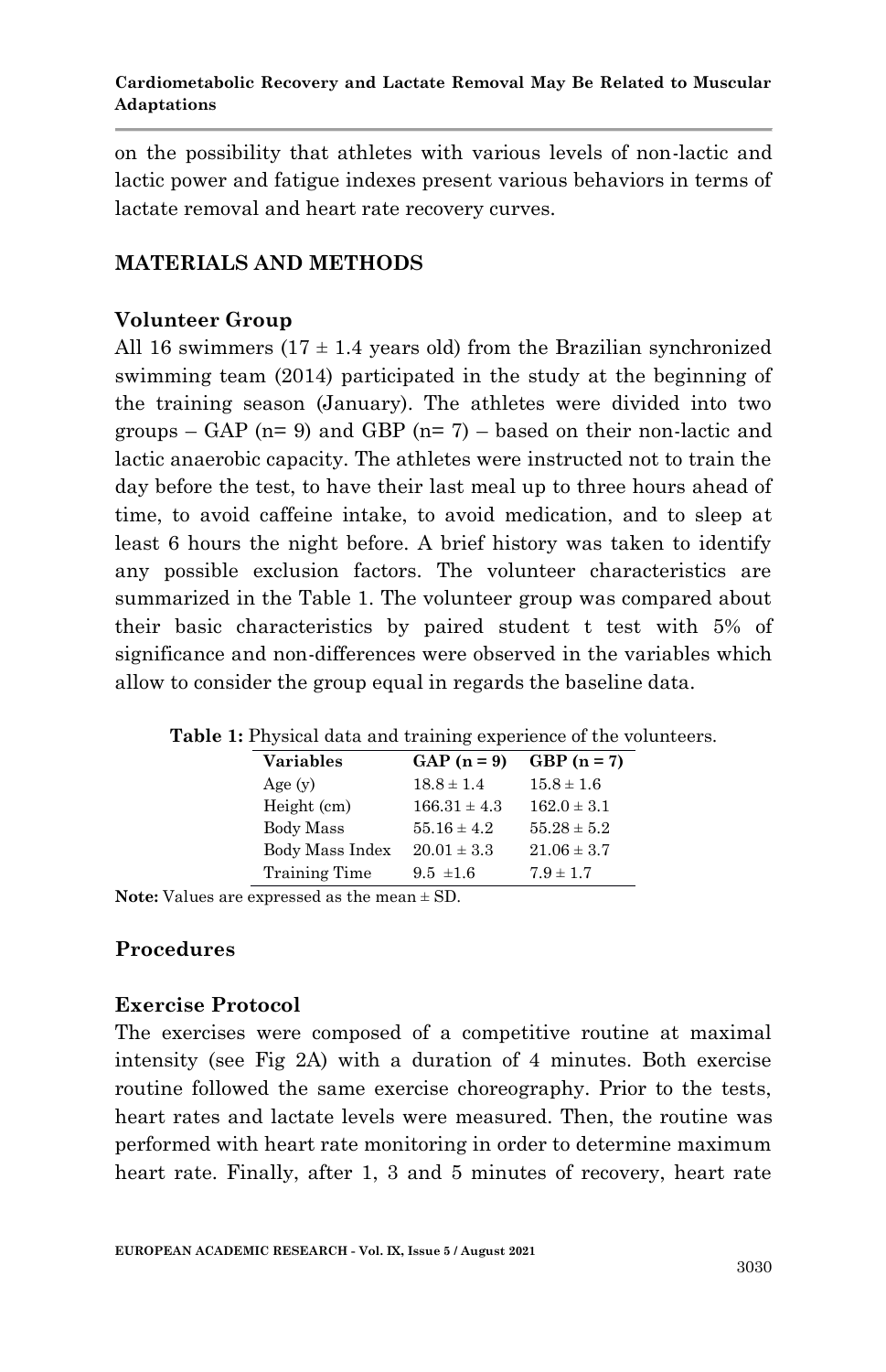and blood samples were collected for later determination of blood lactate levels as summarized in figure 1.



**Figure 1: Exercise protocol and data collection.**

# **Functional Capacity**

The stress test was performed on a treadmill (ECAFIX), using Bruce's protocol. The Borg scale was adopted for a subjective measure of effort. The test was interrupted in the presence of symptoms that impeded its continuity (fatigue) and/or represented a risk to the evaluated individual. The exercise period was preceded by a period of adaptation and preparation of the athlete to the equipment, followed by five minutes of monitored active recovery (five km/h).

The air flow was measured with a pneumotachograph (Pt, MEDGRAFIC) coupled to a differential pressure transducer, near the capillary of the gas analyzer in order to collect a sample of inhaled and exhaled gases. The athlete, whose nose was sealed by a clip, was connected to the system for acquisition of ventilatory data through a mouthpiece. Flow signals and gaseous concentrations were sampled (Pentium III computer) at a rate of 1000 Hz. Cycle-to-cycle gas concentrations were sampled by the cardiorespiratory diagnostic system MEDGRAFIC, model VO2000. Respiratory flow and electrocardiographic signals (ECG - ECAFIX) were processed on a personal computer in real time.

The mean values of the maximum load reached during exercise of the last three respiratory cycles were computed to determine the results of the variables representative of the end of the exercise (peak). The following ventilatory variables were analyzed: ventilation minute ( $V_{\text{E}}$ , l.min<sup>-1</sup> – BTPS), oxygen consumption ( $VO_{\text{2peak}}$ , l.min<sup>-1</sup> – STPD), carbon dioxide production (*VCO*<sub>2peak</sub>, l.min<sup>-1</sup> – STPD), gas exchange ratio (R=*V*CO2peak/*V*O2peak) and ventilatory anaerobic threshold  $(LA, 1.min^{-1} - STPD)$ .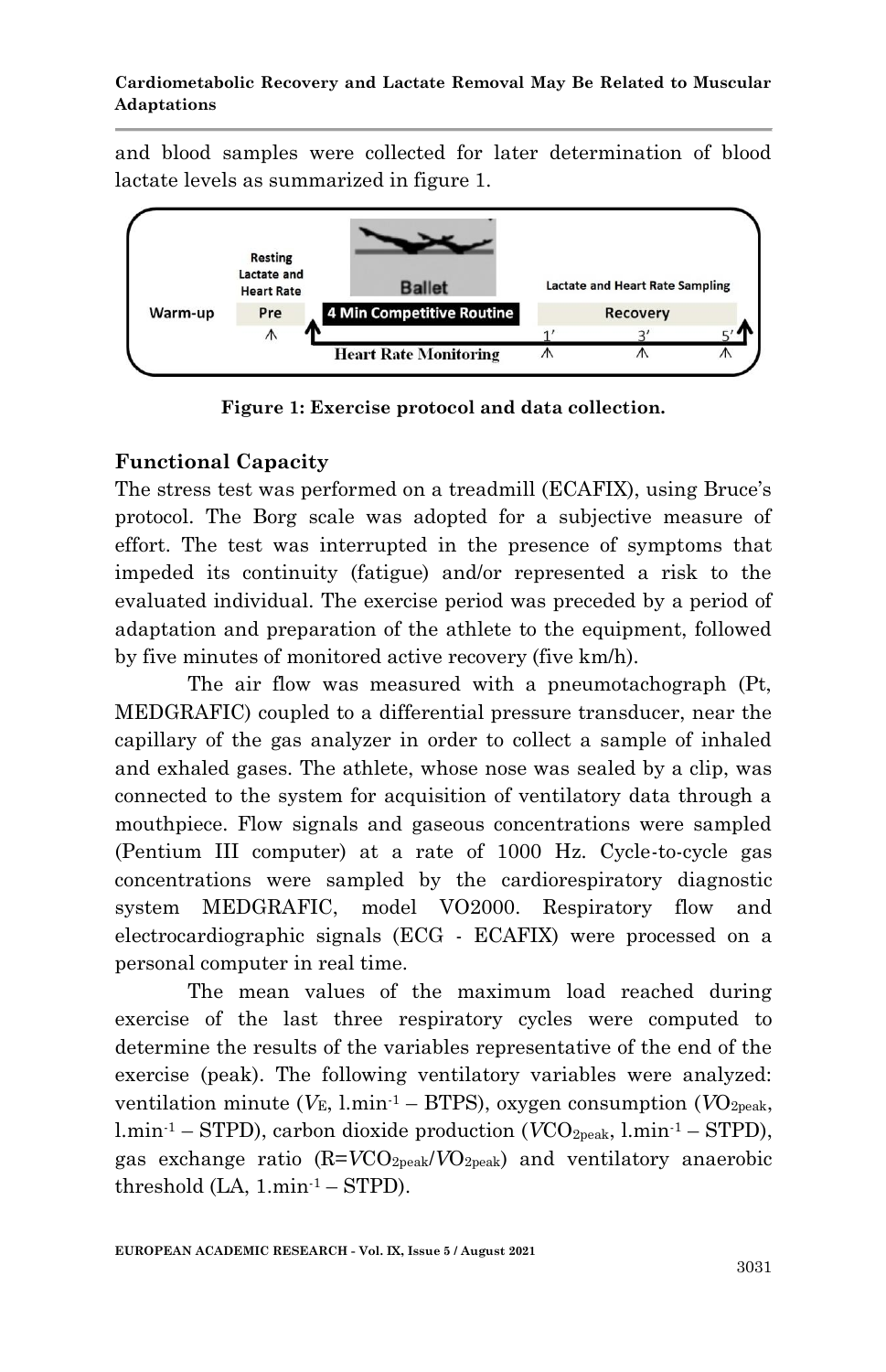Identification of LA was done through a non-invasive method from the analysis of the ventilatory equivalent of oxygen (*V*E/*V*O2) and carbon dioxide  $(V_F/VCO_2)$ , as previously described (Dickstein et al., 1989; Wasserman et al., 1990).

The gas analyzer was calibrated daily before beginning the tests with a calibration bullet (AGA – primary standard) with the following concentrations:  $12.1\%$  O<sub>2</sub>,  $5.0\%$  CO<sub>2</sub> and  $83.0\%$  N<sub>2</sub>.

### **Anaerobic Power**

Non-lactic and lactic anaerobic power and the fatigue rate were determined by the Wingate test (Bar-Or, 1987) performed on a mechanical cycle ergometer (MONARK). This test preceded the ergospirometric test with an interval of at least 60 minutes between them. To compute the total revolution of the pedal and to calculate the power every five seconds, an optical sensor was coupled to the cycle ergometer managed by an acquisition program elaborated in Labview 6.0 (National Instruments, USA).

The load was determined by 0.075 Kp.kg-1 of body mass as predicted in the Wingate test protocol. The test was preceded by a two-minute warm-up period and followed by an active three-minute recovery period with a 50-watt load. From the individual results, the following parameters were calculated: non-lactic anaerobic power by means of the absolute (or maximum) power peak (watts) and relative to body mass (watts.kg<sup>1</sup>) and the lactic power or average (watts). The percentage of power decline (%) or rate of fatigue was obtained from the difference between the highest power and the lowest power achieved by the athlete during the 30 s test. The bicycle load was checked before starting the test.

Parameter calculations, descriptive statistics of the data and comparisons were performed using one-way ANOVA TWO WAY and the Bonferroni post-tests in the program "PrismStat 5.0" with a significance level of *p* <0.05.

## **Ethical aspects**

The evaluations were carried out in the Ergo-Spirometry Department of the Laboratory of Exercise Physiology of the School of Physical Education and Sports at the Federal University of Rio de Janeiro (SE-LABOFISE-EEFD-UFRJ). All participants were aware and signed a written consent form, including the procedures adopted and the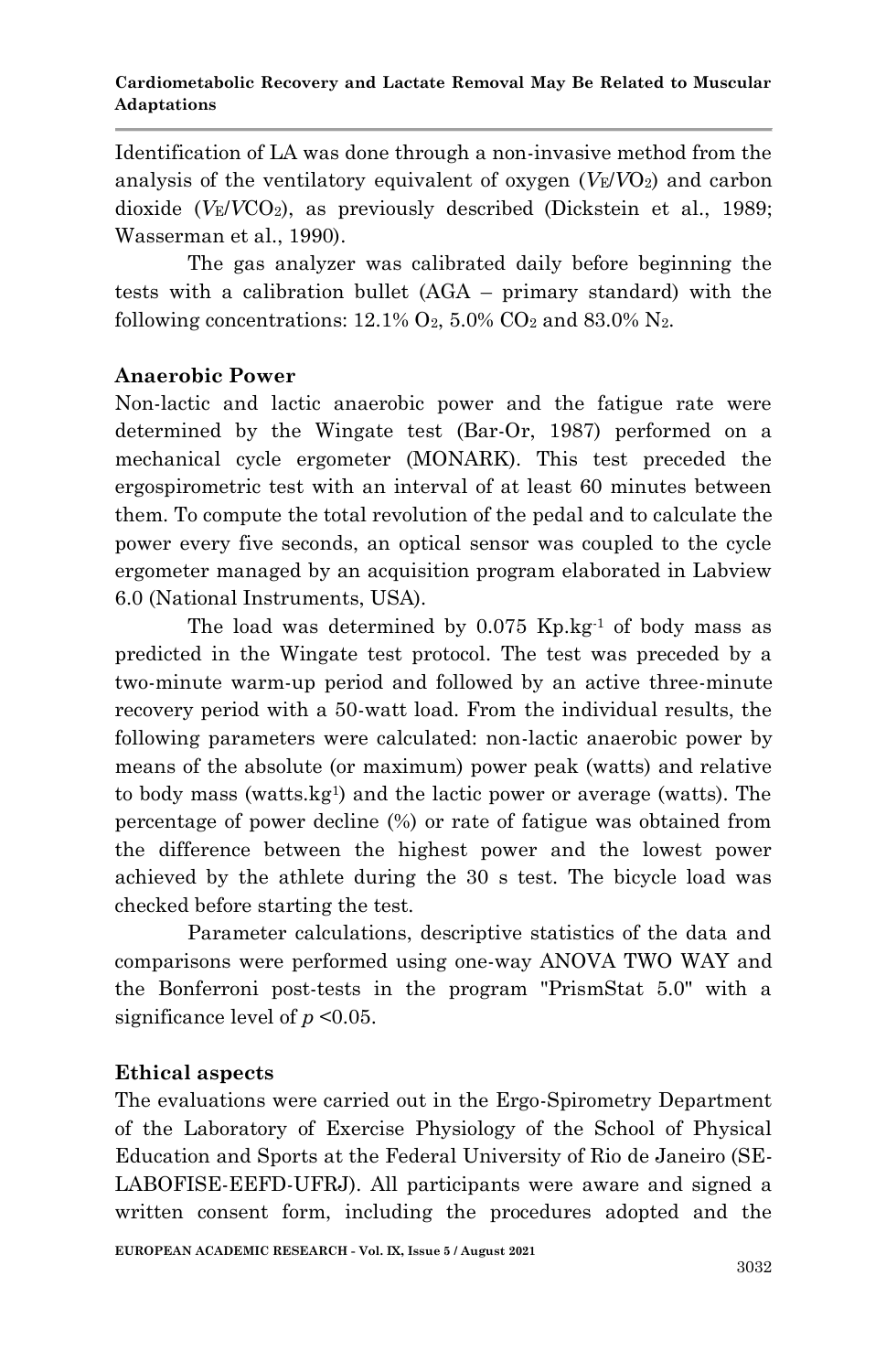authorization of the volunteers to investigate the results found in the scientific study. The anonymity and privacy of the participants were preserved in the study. The Council of Ethics and Human Research of the Federal Institute of Education of Rondônia approved this investigation under CAAE number 44907715.2.00005653. All subjects gave their consent to participate.

# **RESULTS**

# **The heart rate recovery and the lactate removal are faster in GAP**

Heart rate recovered faster in the GAP group than in the GBP group after 3 or 5 minutes (*p*<0.05) (Fig. 2A) in field challenge, but in laboratory, although similar, in 1 minute is possible see difference (*p*<0.05) (Fig. 2C). Similar behavior was observed in regard the lactate removal that in field 1 and 5 minutes exhibit difference  $(p<0.05)$  (Fig. 2B), but, in laboratory the differences were found in 3 and 5 minutes (*p*<0.0001) (Fig. 2D). In addition, the heart rate recovery comparison among field and laboratorial investigation (Fig. 2A vs 2C), and the lactate removal (Fig. 2B vs 2D) did not displayed differences in their values comparing the correlated points (data showed in Supplementary File 1).



**EUROPEAN ACADEMIC RESEARCH - Vol. IX, Issue 5 / August 2021**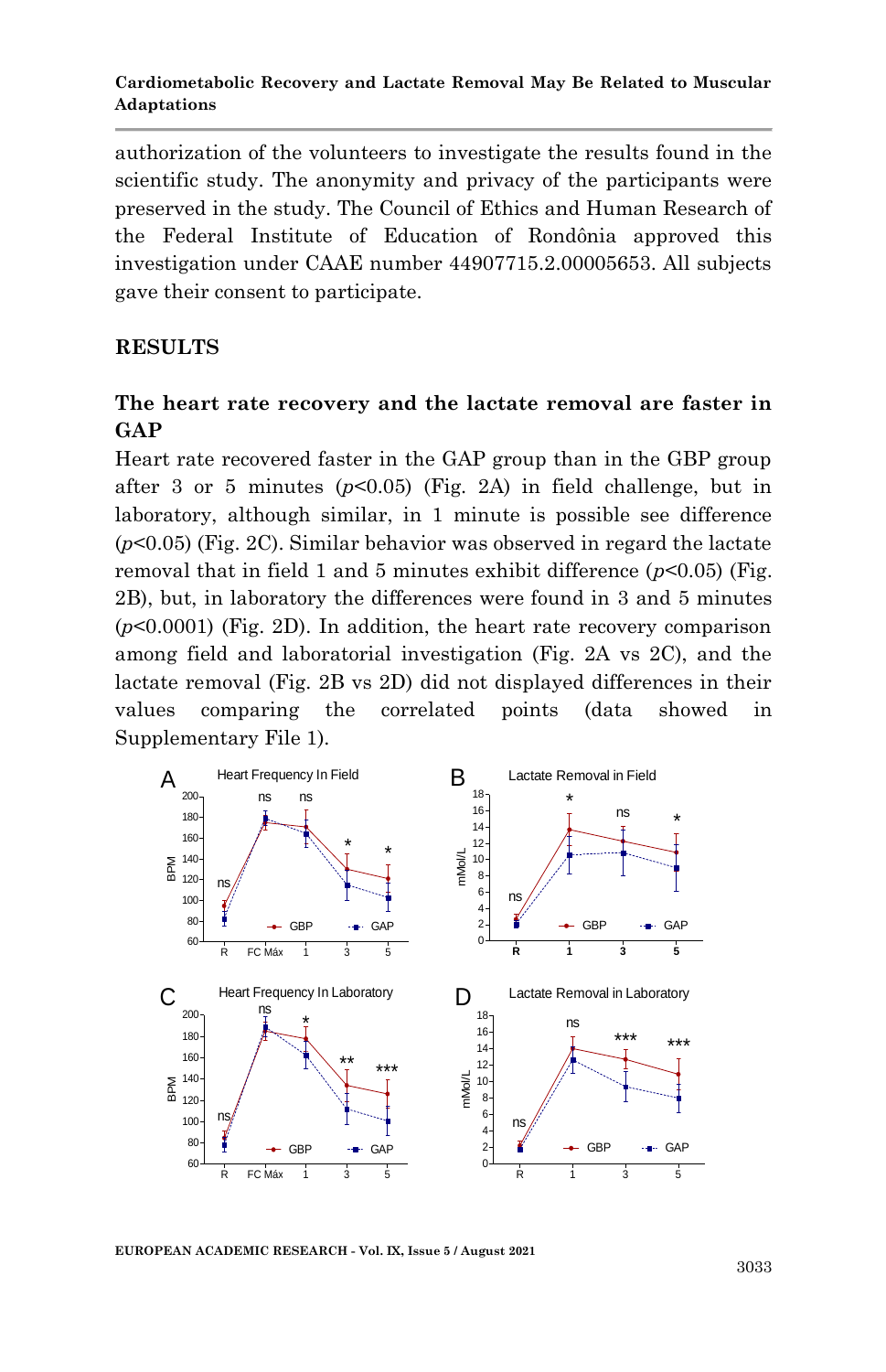**Figure 2: heart rate and lactate recovery curve.** The two groups, GBP (n=9) and GAP (n=7), were submitted to a 4-minute routine on different days. **(A)** Comparison of heart rate between GBP and GAP before, during and after the 4-minute routine. **(B)** Comparison of lactate between GBP and GAP before, during and after the 4-minute routine. **(C)** Comparison of the Vo2, Vo2/kg peak, and the VE peak between GBP and GAP **(D)** Comparison of the R Peak, Vo2 and Vo2/Kg peak between GBP and GAP **(E)**. Comparison of the Fatigue Index, Non-lactic Anaerobic Power and Lactic Anaerobic Power between GBP and GAP (**A, B, C** and **D** ns =  $p > 0.05$ ,  $* p \le 0.05$ ). (**G**  $* = p \le 0.0001$ GBP vs GAP).

# **The physical fitness did not display differences among GAP and GBP**

In relation to functional capacities, there were no differences between the groups to all variables studied (*p*> 0.05) (Fig. 3A, 3B, 3C, 3D, 3E, and 3F) which suggest equal level of functional capacity.



**Figure 3: Functional capacity.** The two groups, GBP (n=9) and GAP (n=7), were subjected at standard laboratorial tests to determinate the functional capacity. The ANOVA TWO WAY followed by Bonferroni's Post Hoc Test with 5% of significance was performed to determinate the difference between groups. **(A)** Peak of Vo2; **(B)** Vo2/Kg. **(C)**VE Peak; **(D)** Peak of VCo2; **(E)** VCo2/Kg; **(F)** Rpeak. (**A, B, C, D, E, F,** ns= *p*> 0.05).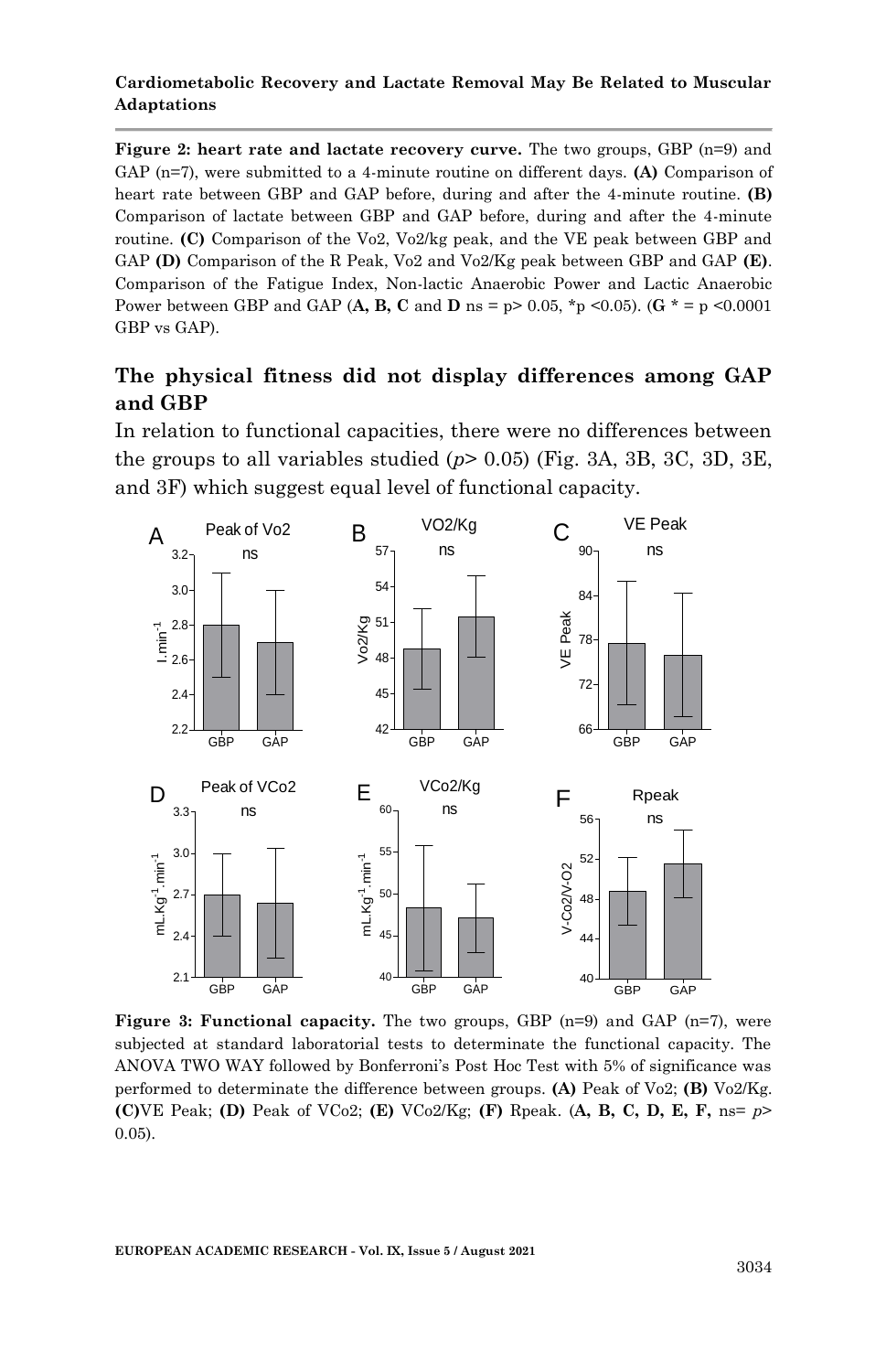# **The fatigue index, alactic power and the lactic power are best in the GAP**

The fatigue index  $(p< 0.05)$  (Fig. 4A), non-lactic, and lactic anaerobic power showed differences between the groups (*p*<0.0001) (Fig. 4B and 4C).



**Figure 4: Fitness Performance.** The two groups, GBP (n=9) and GAP (n=7), were subjected to a 4-minute routine at maximal intensity on different days. The ANOVA TWO WAY followed by Bonferroni's Post Hoc Test with 5% of significance was performed to determinate the difference between groups. **(A)** Fatigue Index; **(B)** Alactic Power; and **(C)** Lactic Power.  $(A * = p < 0.05$ . **B** and  $C * * * = p < 0.0001$  GAP vs GBP).

# **DISCUSSION**

The present study is the first in the literature to compare the cardiometabolic responses and lactate removal of elite athletes of synchronized swimming in terms of non-lactic anaerobic, lactic anaerobic power and fatigue index. To determine the physical characteristics of both groups, some measures of body composition, functional capacity and anaerobic power were conducted. It was shown that lactate removal was partly dependent on the time of recovery between stimulus sessions, and moderate correlations were observed between post-exercise blood lactate concentration, peak heart rate and perceived exertion (Lessard et al., 2013).

Nevertheless, the possible physiological mechanisms underlying these observations were not investigated, however, in an exercise of speculation of the mechanisms under the observations here displayed, is very possible that the relationship among the anaerobic muscle and lactate removal could be related to the expression of the monocarboxylate transporters (MCTs) on the muscle cell membrane that, probably will be more expressed in the muscle with higher if compared with lower anaerobic capacity. It is possible due to the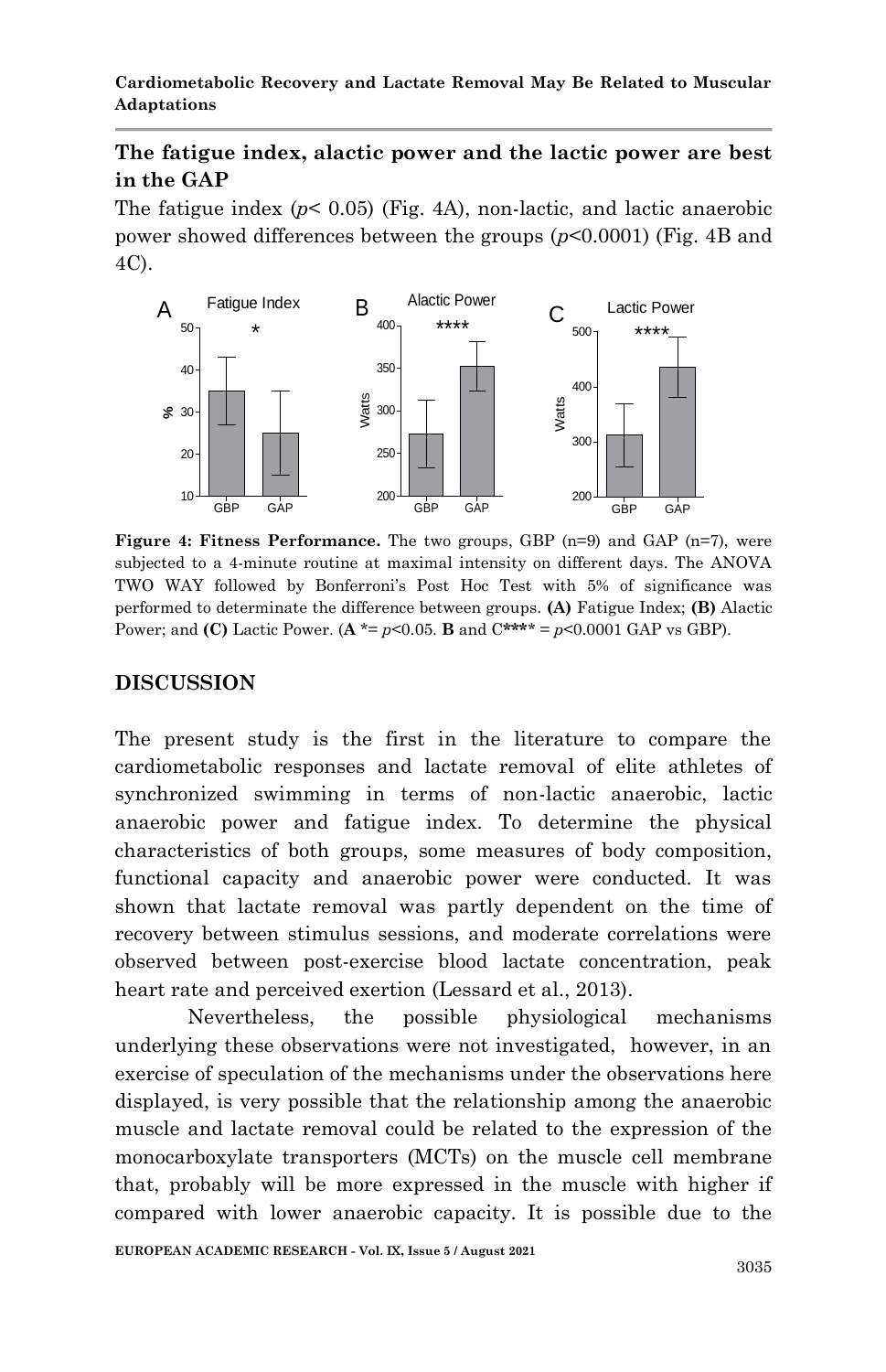interaction with the needed adaptations to export the lactate produced in the final of the anaerobic step of the glucose degradation, that, the pyruvate need be converted in lactate to be exporter from the inner cell to outside (Holloszy & Coyle, 2016), that, perhaps, that demand induce the improvements in this metabolism key point due to the participation of this transporter in the lactate shuttle (Dong et al., 2017).

Additionally, in according the possible mechanisms that support the theory that suppose the monocarboxylate transportersfour (MCT-4) of the muscle membrane cell are overexpressed in muscle with more anaerobic adaptations, in comparison with muscles that have lower anaerobic power and fatigue resistance, Fransson *et al.*, (2018) affirm that within several adaptations in response to the intense training, the MCT-4 can be overexpressed until 61% in exercises of high intensity if compared with 31% in aerobic exercises before 4 weeks of training. These represents the exact adaptation that has been proposed here to swimmers which can support most fast lactate removal when more anaerobic muscle adaptations are observed. Moreover, a number of studies have found increased muscle GLUT4 content (Little et al. 2010), as well as resting muscle glycogen (Nordsborg et al. 2015), after high-intensity training protocols, even when not performed with trained athletes, displaying that these adaptations occur in untrained and trained subjects, which permit a good possibility of generalization of the present study.

The proposed here is that the muscle adaptations regarding the fatigue index can be related to lactate removal and heart hate recovery, not only related with the cardiorespiratory fitness which is the classic theory until this moment. In regard the literature, several studies have reporting that the blood lactate removal and heart rate recovery after exercise are dependent the cardiorespiratory capacity (Wiewelhove et al., 2018), moreover, data about the role of the muscle adaptations in both processes are unexplored and represents a literature gap. Here, the proposition is an addition on these mechanisms and not a replacement, but we are proposing that the knowledges here highlighted could add the classical theory.

It is well established in the literature that lower fatigue index and higher non-lactic and lactic anaerobic power are associated with higher level of exercise-related muscle adaptations. It has been proposed that aerobic training may improve the ability of muscle to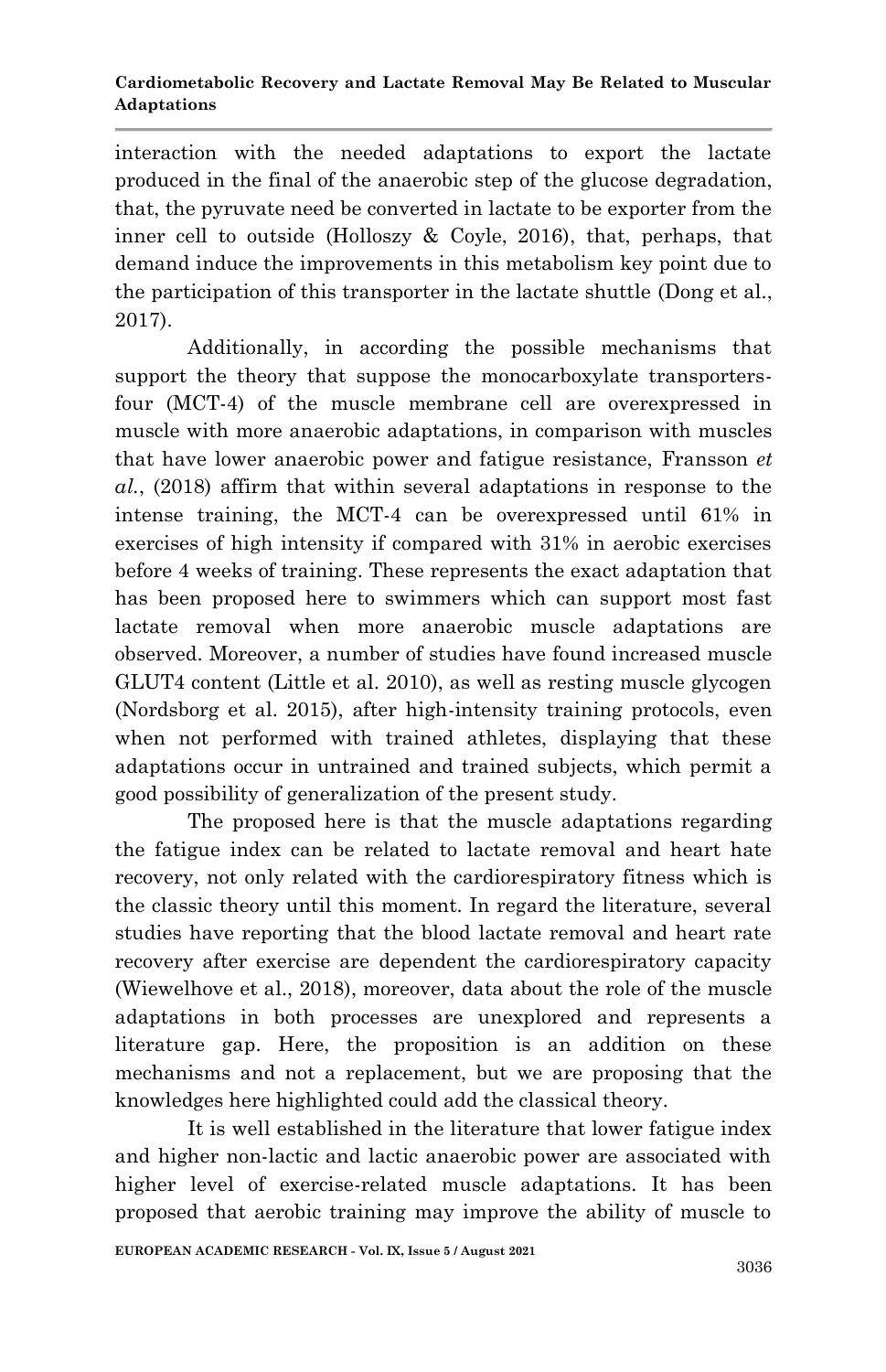recover after anaerobic exercise, suggesting that an athlete with greater aerobic fitness will use fewer non-oxidative sources and thus will recover more quickly from exercise. Theoretically, an increase in aerobic fitness improves the recovery from anaerobic exercise. However, this phenomenon was not completely reproduced in the present study because the aerobic capacity of both groups was equal while the cardiometabolic recovery was different. This is reasonable because lactate removal could be linked to uptake by muscle and other tissues that use this substrate as an energy source specially during ketosis situation (George A. Brooks, 2018; Cox et al., 2016).

A synchronized swimming routine requires a high aerobic effort with fundamental anaerobic contributions to maintain high exercise levels during competition (Dos-Santos & de Mello, 2011; Yamamura et al., 1999). The data shown here demonstrate that the peaks of non-lactic and lactic anaerobic power have similar behavior in field and laboratory, which allow affirm that the brief interruption during the head submersion do not have significant effect on these variables, however, the fatigue index, alactic and lactic power showed differences between the groups.

In the present study, the GAP had heart rate and lactate curve response behaviors different from those observed in the GBP group, although the maximum heart rate was equal in both groups. The GAP group showed a lower lactate peak than did the GBP group. Another important fact is that the non-lactic anaerobic power, lactic anaerobic power and the fatigue index differed between the two groups, even though  $VO<sub>2</sub>$  and  $VCO<sub>2</sub>$  were equal. These data contradict a part of the literature that states that aerobic capacity improves recovery after intense exercise, a finding that was not seen in the present investigation.

Other investigations have pointed to several possible explanations for the effect of aerobic conditioning on recovery. Freguson *et al.*, (2018); Macinnis & Gibala, (2017) pointed to the increase in the number and size of mitochondria in metabolic recovery which give us the logic notion that the aerobic adaptations are related with the lactate shuttle. However, the increased myoglobin content and blood volume together would be implicated in the transport of  $O_2$ to the muscle during high-intensity exercise, and consequently, there would be a decrease in recovery time, since this would also help to remove the accumulated lactate more quickly (Kanda et al., 2013;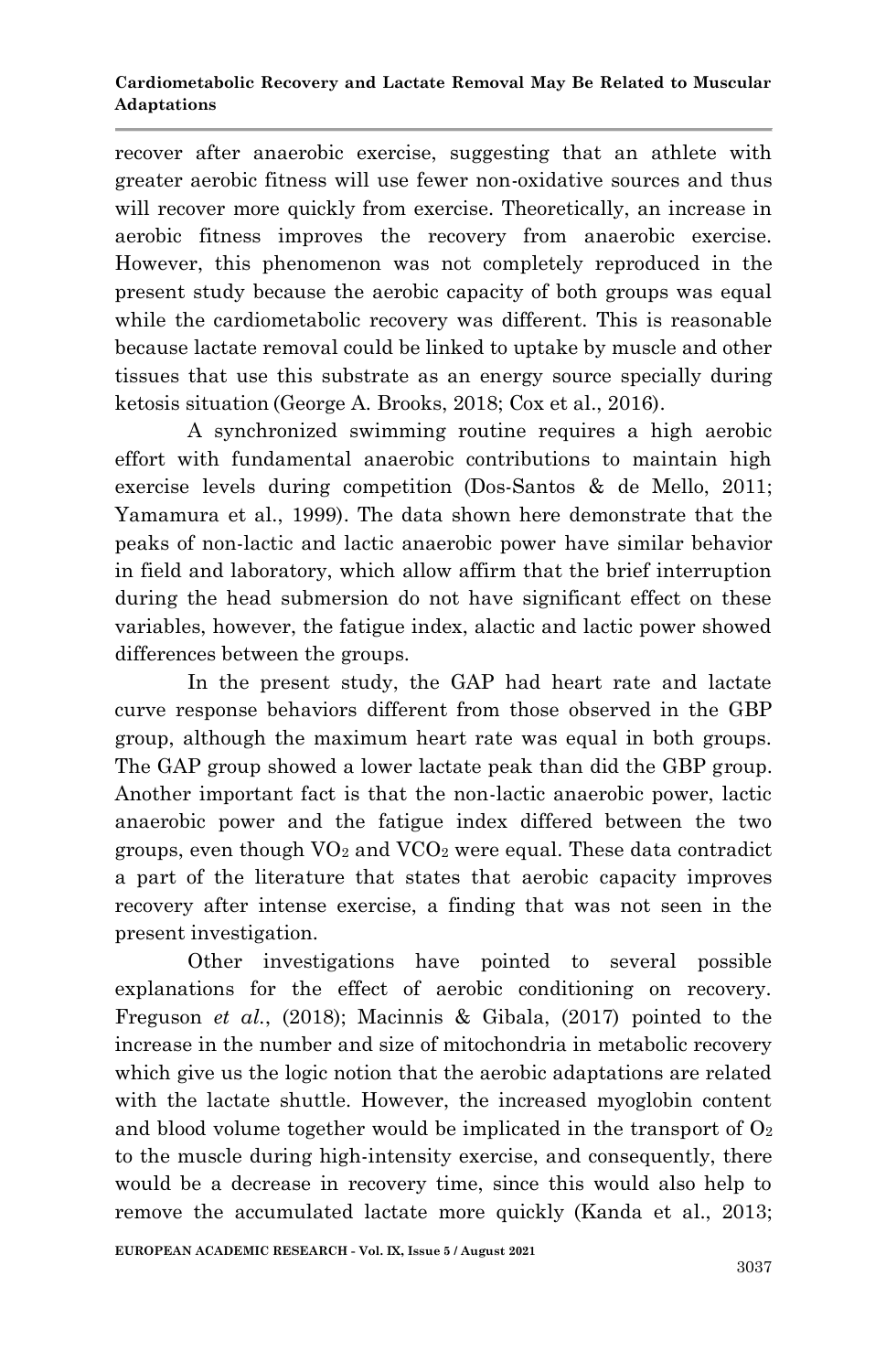Tomlin & Wenger, 2001). Our work did not counteract this theory, only add other components to the heart recovery and lactate removal suggesting that more than one mechanism is involved in this process, which is perfectly plausible.

These data explain the higher velocity in cardiometabolic recovery, however, the described here demonstrate a clear difference in lactate removal between the groups in field, and in laboratory though both exhibit equal  $V_E$  peak,  $V_{O2}$   $_{Peak}$ ,  $V_{O2}$   $_{Peak}$  mass and peak heart rate, suggesting that the aerobic capacity of these athletes is unrelated to metabolic recovery after maximal intensity exercise in this group.

A number of studies displayed the use of lactate by other muscles and tissues, since anaerobic metabolism after a few minutes of intense exercise may activate lactate uptake and use it as an important energy source during intense exercise by modifying the kinetics of the use of glucose in the presence of lactate (G A Brooks, 2007; Weber et al., 2016). However, unfortunately, almost all studies investigating differences in lactate responses depend on blood lactate measurements that reflect muscle lactate alone, providing indirect evidence of lactate accumulation and removal (Chatel et al., 2016).

These data, taken together, suggest that the adaptations that led to differences in lactate responses, but not in heart rate, were linked to the muscular system in greater magnitude than to the cardiorespiratory system, since the ventilatory capacities between the groups ( $V_E$  Peak,  $V_{O2}$  Peak,  $V_{O2}$  Peak/body mass,  $V_{CO2}$  Peak,  $V_{CO2}$  Peak/body mass) were the same. Therefore, it appears that the cardiorespiratory adaptations of both groups reached the same levels, suggesting that the observed difference was related to adaptations of the muscles required during the exercise routine.

A study conducted by Otsuki *et al.*, (2007) demonstrated differences in cardiac recovery rates between athletes trained in endurance and strength. This study may have its results extrapolated to the data found here, because the non-lactic and lactic anaerobic power and the fatigue index between the two groups showed differences, a fact that is usually evident among people who are trained or not in exercises and strength. However, studies that demonstrate differences in heart rate between groups that have differences in non-lactic and lactic anaerobic power and the fatigue index are scarce, limiting the discussion of the present study.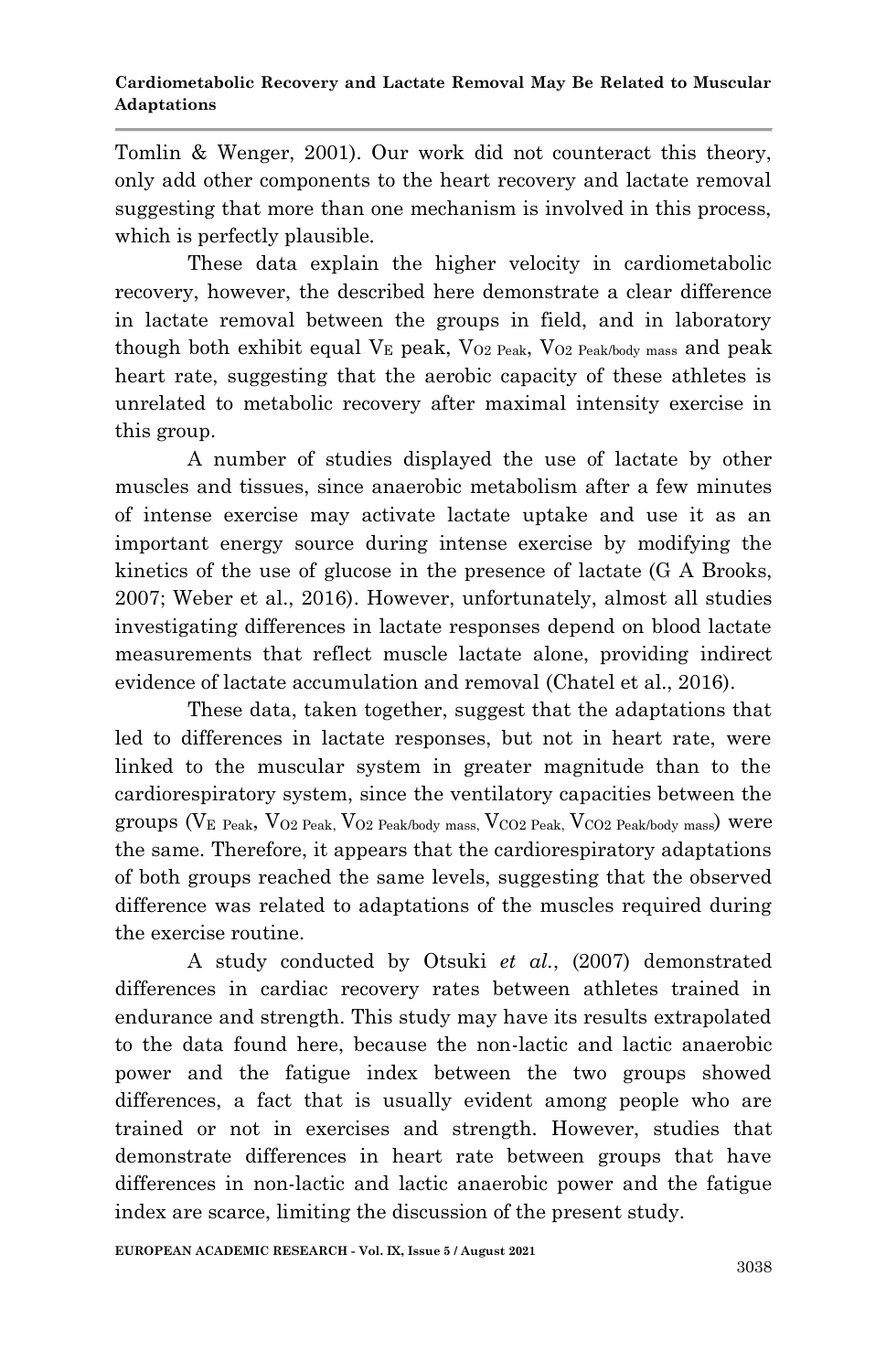Among the limitations found in the present study is the need for a population with greater diversity than the one tested here and in previous studies; for example, diversity in terms of age, BMI and health status is the next logical step in order to refine the interpretation of the data described here. There is also a scarcity of data regarding metabolic and cardiac recovery in elite athletes with the same level of aerobic conditioning for comparison between our findings and those of other authors.

Finally, lactate removal and HR characteristics showed differences between the groups, with the best performance and the group with the lowest fatigue index, although cardiorespiratory fitness, demonstrated by the maximum HR reached, and the measure of pulmonary capacity and  $O_2$  uptake were equal between the two groups as in field as in laboratorial challenge. These data suggest that muscular adaptations may have an important role in the behavior of cardiometabolic recovery and lactate removal.

## **CONCLUSION**

Therefore, an intense neuromuscular training could help in recovery, especially in sports in which there is more than one match or challenge on the same day, or when various stimulus in a sequence are needed in sports like soccer which the player, sometimes, need perform more than on sprint in a short time between then, and, perhaps, several times during the match. This knowledge could be important for the improvement of the performance in sports with the characteristics of several trials during the competition.

As a practical application, this paper challenges the idea that only the cardiovascular adaptations are related to recovery after an exercise training session, and high-intensity muscle training that lead to anaerobic adaptations as best fatigue index and anaerobic power could have an important hole on lactate metabolism during and after intense exercise which allow suggest that the high intensity strength training may represent an advantage to the sportive performance of sports with aerobic metabolism predominance.

#### **Acknowledgments**

The authors wish to thank the athletes who participated in the study for their effort and dedication for their help and availability.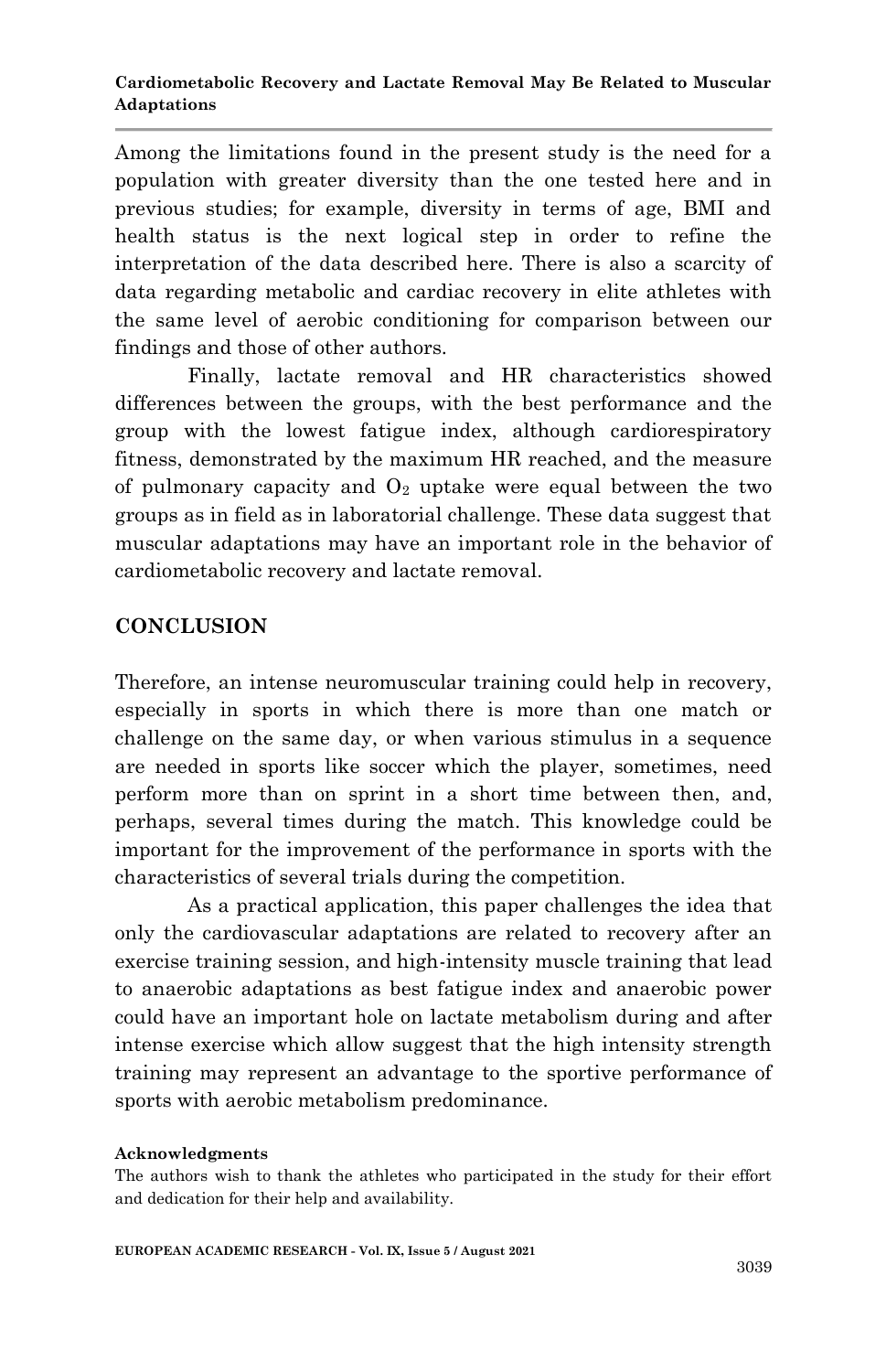### **REFERENCES**

- 1. Bar-Or, O. (1987). The Wingate Anaerobic Test An Update on Methodology, Reliability and Validity. *Sports Medicine: An International Journal of Applied Medicine and Science in Sport and Exercise*, *4*(6), 381–394. https://doi.org/10.2165/00007256-198704060-00001
- 2. Bergersen, L. H. (2015). Lactate transport and signaling in the brain: Potential therapeutic targets and roles in body-brain interaction. In *Journal of Cerebral Blood Flow and Metabolism*. https://doi.org/10.1038/jcbfm.2014.206
- 3. Brooks, G A. (2007). Lactate: link between glycolytic and oxidative metabolism. *Sports Med*, *37*(4–5), 341–343. https://doi.org/10.2165/00007256-200737040-00017
- 4. Brooks, George A. (2018). The Science and Translation of Lactate Shuttle Theory. In *Cell Metabolism*. https://doi.org/10.1016/j.cmet.2018.03.008
- 5. Calì, C., Tauffenberger, A., & Magistretti, P. (2019). The strategic location of glycogen and lactate: From body energy reserve to brain plasticity. *Frontiers in Cellular Neuroscience*. https://doi.org/10.3389/fncel.2019.00082
- 6. Chatel, B., Bret, C., Edouard, P., Oullion, R., Freund, H., & Messonnier, L. A. (2016). Lactate recovery kinetics in response to high-intensity exercises. *European Journal of Applied Physiology*, *116*(8), 1455–1465. https://doi.org/10.1007/s00421-016-3420-0
- 7. Cinaz, B., Arnrich, B., La Marca, R., & Tröster, G. (2013). Monitoring of mental workload levels during an everyday life office-work scenario. *Personal and Ubiquitous Computing*, *17*(2), 229–239. https://doi.org/10.1007/s00779-011-0466-1
- 8. Cox, P. J., Kirk, T., Ashmore, T., Willerton, K., Evans, R., Smith, A., Murray, A. J., Stubbs, B., West, J., McLure, S. W., King, M. T., Dodd, M. S., Holloway, C., Neubauer, S., Drawer, S., Veech, R. L., Griffin, J. L., & Clarke, K. (2016). Nutritional Ketosis Alters Fuel Preference and Thereby Endurance Performance in Athletes. *Cell Metabolism*. https://doi.org/10.1016/j.cmet.2016.07.010
- 9. Cunha, F. A., Midgley, A. W., Gonçalves, T., Soares, P. P., & Farinatti, P. (2015). Parasympathetic reactivation after maximal CPET depends on exercise modality and resting vagal activity in healthy men. *SpringerPlus*. https://doi.org/10.1186/s40064-015- 0882-1
- 10. Da Silva, D. F., Bianchini, J. A. A., Antonini, V. D. S., Hermoso, D. A. M., Lopera, C. A., Pagan, B. G. M., McNeil, J., & Nardo, N. (2014). Parasympathetic cardiac activity is associated with cardiorespiratory fitness in overweight and obese adolescents. *Pediatric Cardiology*, *35*(4), 684–690. https://doi.org/10.1007/s00246-013-0838-6
- 11. Dickstein, K., Barvik, S., Aarsland, T., Snapinn, S., & Karlsson, J. (1989). A comparison of methodologies in detection of the anaerobic threshold. *Circulation*, *81*(1 Suppl), II38– II46.

http://eutils.ncbi.nlm.nih.gov/entrez/eutils/elink.fcgi?dbfrom=pubmed&id=2295151&retm ode=ref&cmd=prlinks%5Cnpapers2://publication/uuid/C7D07161-D4E6-4953-A5AD-12B432B33AD8

- 12. Dong, F., Liu, Y., Zhang, Z., Guo, R., Ma, L., Qu, X., Yu, H., Fan, H., & Yao, R. (2017). Postnatal alteration of monocarboxylate transporter 1 expression in the rat corpus callosum. *Physiological Research*. https://doi.org/10.33549/physiolres.933365
- 13. Dos-Santos, J. W., & de Mello, M. A. (2011). Responses of Blood Lactate Concentration in Aerobic and Anaerobic Training Protocols at Different Swimming Exercise Intensities in Rats. *Journal of Exercise Physiology Online*, *14*(3), 34–42. http://proxy.lib.ohiostate.edu/login?url=http://search.ebscohost.com/login.aspx?direct=true&db=s3h&AN=652 37273&site=ehost-live
- 14. Elias, G. P., Wyckelsma, V. L., Varley, M. C., McKenna, M. J., & Aughey, R. J. (2013). Effectiveness of water immersion on postmatch recovery in elite professional footballers. *International Journal of Sports Physiology and Performance*, *8*(3), 243–253. https://doi.org/10.1123/ijspp.8.3.243
- 15. Ferguson, B. S., Rogatzki, M. J., Goodwin, M. L., Kane, D. A., Rightmire, Z., & Gladden, L. B. (2018). Lactate metabolism: historical context, prior misinterpretations, and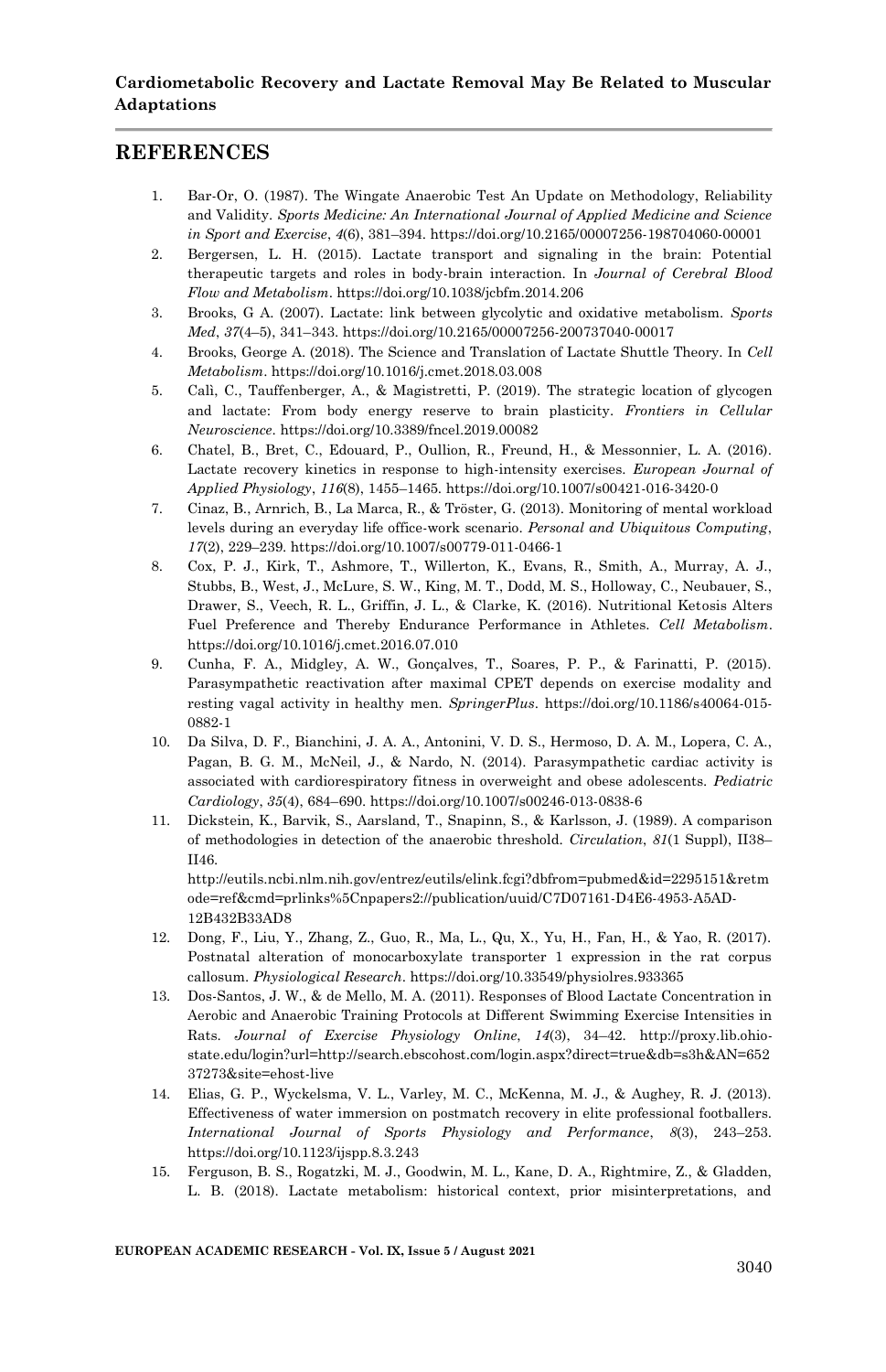current understanding. In *European Journal of Applied Physiology*. https://doi.org/10.1007/s00421-017-3795-6

- 16. Fransson, D., Nielsen, T. S., Olsson, K., Christensson, T., Bradley, P. S., Fatouros, I. G., Krustrup, P., Nordsborg, N. B., & Mohr, M. (2018). Skeletal muscle and performance adaptations to high-intensity training in elite male soccer players: speed endurance runs versus small-sided game training. *European Journal of Applied Physiology*. https://doi.org/10.1007/s00421-017-3751-5
- 17. Hebisz, P., Hebisz, R., Borkowski, J., & Zaton, M. (2018). Time of VO2max plateau and post-exercise oxygen consumption during incremental exercise testing in young mountain bike and road cyclists. *Physiological Research*. https://doi.org/10.33549/physiolres.933744
- 18. Holloszy, J. O., & Coyle, E. F. (2016). Adaptations of skeletal muscle to endurance exercise and their metabolic consequences. In *Journal of Applied Physiology*.
- 19. Ideno, M., Kobayashi, M., Sasaki, S., Futagi, Y., Narumi, K., Furugen, A., & Iseki, K. (2017). Involvement of monocarboxylate transporter 1 (SLC16A1) in the uptake of l lactate in human astrocytes. *Life Sciences*. https://doi.org/10.1016/j.lfs.2017.10.022
- 20. Kanda, K., Sugama, K., Hayashida, H., Sakuma, J., Kawakami, Y., Miura, S., Yoshioka, H., Mori, Y., & Suzuki, K. (2013). Eccentric exercise-induced delayed-onset muscle soreness and changes in markers of muscle damage and inflammation. *Exercise Immunology Review*, *19*, 72–85.
- 21. Lessard, S. J., Rivas, D. A., Alves-Wagner, A. B., Hirshman, M. F., Gallagher, I. J., Constantin-Teodosiu, D., Atkins, R., Greenhaff, P. L., Qi, N. R., Gustafsson, T., Fielding, R. A., Timmons, J. A., Britton, S. L., Koch, L. G., & Goodyear, L. J. (2013). Resistance to aerobic exercise training causes metabolic dysfunction and reveals novel exerciseregulated signaling networks. *Diabetes*, *62*(8), 2717–2727. https://doi.org/10.2337/db13- 0062
- 22. Luo, F., Zou, Z., Liu, X., Ling, M., Wang, Q., Wang, Q., Lu, L., Shi, L., Liu, Y., Liu, Q., & Zhang, A. (2017). Enhanced glycolysis, regulated by HIF-1α via MCT-4, promotes inflammation in arsenite-induced carcinogenesis. *Carcinogenesis*, *38*(6), 615–626. https://doi.org/10.1093/carcin/bgx034
- 23. MacInnis, M. J., & Gibala, M. J. (2017). Physiological adaptations to interval training and the role of exercise intensity. *The Journal of Physiology*, *595*(9), 2915–2930. https://doi.org/10.1113/JP273196
- 24. Michael, S., Graham, K. S., & Davis, G. M. (2017). Cardiac Autonomic Responses during Exercise and Post-exercise Recovery Using Heart Rate Variability and Systolic Time Intervals—A Review. *Frontiers in Physiology*, *8*. https://doi.org/10.3389/fphys.2017.00301
- 25. Otsuki, T., Maeda, S., Iemitsu, M., Saito, Y., Tanimura, Y., Sugawara, J., Ajisaka, R., & Miyauchi, T. (2007). Postexercise heart rate recovery accelerates in strength-trained athletes. *Medicine and Science in Sports and Exercise*, *39*(2), 365–370. https://doi.org/10.1249/01.mss.0000241647.13220.4c
- 26. Rider, B. C., Coughlin, A. M., Hew-Butler, T. D., & Goslin, B. R. (2014). Effect of compression stockings on physiological responses and running performance in division III collegiate cross-country runners during a maximal treadmill test. *Journal of Strength and Conditioning Research*, *28*(6), 1732–1738. https://doi.org/10.1519/JSC.0000000000000287
- 27. Tomlin, D. L., & Wenger, H. a. (2001). The relationship between aerobic fitness and recovery from high intensity intermittent exercise. *Sports Medicine*, *31*(1), 1–11. https://doi.org/10.2165/00007256-200131010-00001
- 28. van Hall, G., Lundby, C., Araoz, M., Calbet, J. A. L., Sander, M., & Saltin, B. (2009). The lactate paradox revisited in lowlanders during acclimatization to 4100 m and in highaltitude natives. *Journal of Physiology*, *587*(5), 1117–1129. https://doi.org/10.1113/jphysiol.2008.160846
- 29. Wasserman, K., Beaver, W. L., & Whipp, B. J. (1990). Gas exchange theory and the lactic acidosis (anaerobic) threshold. *Circulation*, *81*, II14-I30.